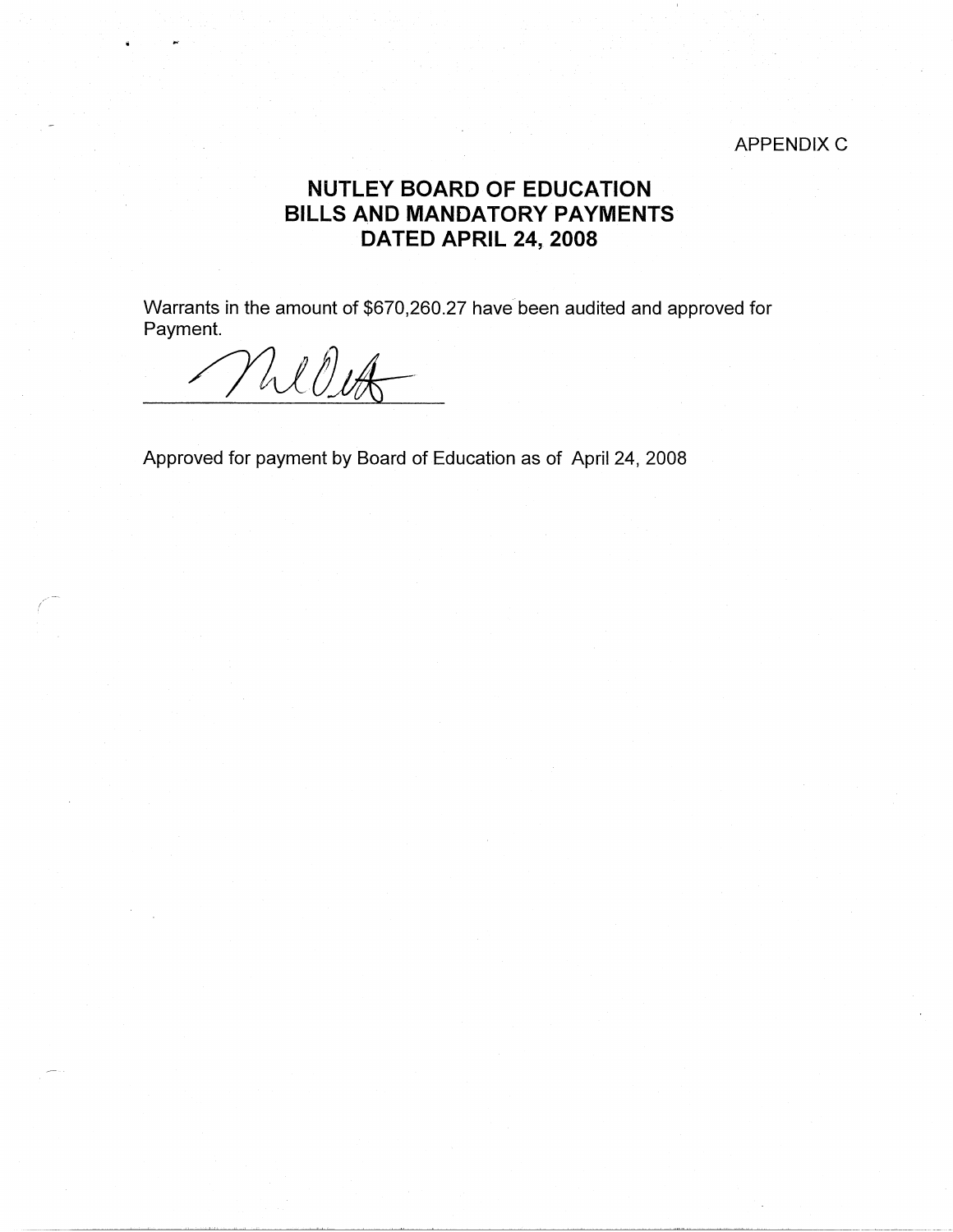|  | <b>Check journal</b><br><b>Rec and Unrec checks</b> |                                  |                                                   | <b>Nutley Board of Education</b> | Page 1 of 10                               |                                            |                      |                            |
|--|-----------------------------------------------------|----------------------------------|---------------------------------------------------|----------------------------------|--------------------------------------------|--------------------------------------------|----------------------|----------------------------|
|  |                                                     |                                  |                                                   | <b>Hand and Machine checks</b>   | 04/22/08 10:47                             |                                            |                      |                            |
|  | Starting date 4/16/2008                             |                                  |                                                   | <b>Ending date 4/24/2008</b>     |                                            |                                            |                      |                            |
|  | <b>Cknum</b>                                        | Date                             | Rec date                                          | Vcode                            |                                            | Vendor name                                |                      | <b>Check amount</b>        |
|  | 076300                                              | 04/16/08                         |                                                   |                                  | MA7 ALAMO; MARIA                           |                                            |                      | \$1,567.81                 |
|  | 803678                                              |                                  | 11-999-230-585-16-582                             |                                  |                                            | 04/01/08 NSBA CONFERENCE REIMBURSEMENT     | 04/15/08             | \$1,567.81<br>\$1,567.81   |
|  | 076302 H 04/18/08                                   |                                  |                                                   |                                  |                                            | BOES BOARD OF EDUCATION SALARY ACCOUNT     |                      | \$37,598.68                |
|  | 800249                                              |                                  | 07/02/07 FICA & MEDC. TAXES                       |                                  |                                            |                                            |                      | \$37,598.68                |
|  |                                                     |                                  | 11-999-291-220-00-000                             |                                  |                                            | 4/18                                       | 04/18/08             | \$34,052.14                |
|  |                                                     |                                  | 50-910-310-220-00-000                             |                                  |                                            | 4/18<br>4/18                               | 04/18/08<br>04/18/08 | \$1,019.35<br>\$2,527.19   |
|  | 076303 H 04/18/08                                   |                                  | 55-990-320-220-00-000                             |                                  |                                            | BOES BOARD OF EDUCATION SALARY ACCOUNT     |                      | \$97,884.20                |
|  |                                                     |                                  |                                                   |                                  |                                            |                                            |                      |                            |
|  |                                                     | 8JO050 04/18/08<br>$10-01 - - -$ |                                                   |                                  |                                            | 141/101                                    | 04/18/08             | \$97,884.20<br>\$97,884.20 |
|  | 076304                                              | 04/24/08                         |                                                   |                                  | ACM A.C. MOORE                             |                                            |                      | \$155.84                   |
|  |                                                     | 803477                           | 03/18/08 C.A.T. SUPPLIES                          |                                  |                                            |                                            |                      | \$155.84                   |
|  |                                                     |                                  | 11-190-100-610-09-615                             |                                  |                                            |                                            | 04/17/08             | \$155.84                   |
|  | 076305                                              | 04/24/08                         |                                                   |                                  | AAA AAA-ABLE                               |                                            |                      | \$553.41                   |
|  | 803685                                              |                                  | 04/02/08 MAINT. C/S                               |                                  |                                            |                                            |                      | \$553.41                   |
|  |                                                     |                                  | 11-999-261-420-02-423                             |                                  |                                            |                                            | 04/17/08             | \$553.41                   |
|  | 076306                                              | 04/24/08                         |                                                   |                                  | ADR ADR NEW JERSEY, LLC                    |                                            |                      | \$285.00                   |
|  | 803866                                              |                                  | 55-990-320-500-00-000                             |                                  | 04/22/08 EXT DAY QUICK BOOKS TRAINING      |                                            | 04/22/08             | \$285.00<br>\$285.00       |
|  | 076307                                              | 04/24/08                         |                                                   |                                  |                                            | AGL AGL WELDING SUPPLY CO. INC.            |                      | \$12.75                    |
|  | 800356                                              |                                  |                                                   |                                  | 07/02/07 HIGH SCHOOL INDUSTRIAL ARTS       |                                            |                      | \$12.75                    |
|  |                                                     |                                  | 11-190-100-610-01-615                             |                                  |                                            |                                            | 04/17/08             | \$12.75                    |
|  | 076308                                              | 04/24/08                         |                                                   | AS6                              | <b>ALLEGRO SCHOOL</b>                      |                                            |                      | \$14,160.00                |
|  |                                                     | 800957                           | 11-999-100-566-00-000                             |                                  | 09/01/07 TUITION NJ PRIV HANDICAP          |                                            | 04/17/08             | \$14,160.00<br>\$14,160.00 |
|  | 076309                                              | 04/24/08                         |                                                   |                                  | ARF ARCTIC FALLS                           |                                            |                      | \$46.98                    |
|  |                                                     | 800357                           |                                                   |                                  | 07/02/07 BOTTLED WATER SERVICE             |                                            |                      | \$46.98                    |
|  |                                                     |                                  | 11-999-221-600-10-616                             |                                  |                                            |                                            | 04/17/08             | \$3.21                     |
|  |                                                     |                                  | 11-999-251-600-00-616                             |                                  |                                            |                                            | 04/17/08             | \$43.77                    |
|  | 076310                                              | 04/24/08                         |                                                   |                                  | ATT AT&T                                   |                                            |                      | \$239.71                   |
|  |                                                     |                                  | 11-999-230-530-16-531                             |                                  | 800358 07/01/07 LONG DISTANCE PHONE SERICE |                                            | 04/17/08             | \$239.71<br>\$239.71       |
|  | 076311                                              | 04/24/08                         |                                                   |                                  |                                            | <b>BANY BANYAN UPPER SCHOOL</b>            |                      | \$3,253.95                 |
|  |                                                     | 800958                           | 11-999-100-566-00-000                             |                                  | 09/01/07 TUITION NJ PRIV HANDICAP          |                                            | 04/18/08             | \$3,253.95<br>\$3,253.95   |
|  | 076312                                              | 04/24/08                         |                                                   |                                  |                                            | BPS BELLRIDGE PLUMBING SUPPLY CORPORATION  |                      | \$108.15                   |
|  |                                                     | 803373                           | 02/01/08 REPAIR SUPPLIES<br>11-999-261-610-00-000 |                                  |                                            |                                            | 04/17/08             | \$108.15<br>\$108.15       |
|  | 076313                                              | 04/24/08                         |                                                   |                                  |                                            | <b>BCSS BERGEN COUNTY SPECIAL SERVICES</b> |                      | \$6,253.33                 |
|  |                                                     | 800959                           | 11-999-100-565-00-000                             |                                  | 09/01/07 TUITION-COUNTY SP SRV/REG DAY     |                                            | 04/17/08             | \$6,253.33<br>\$6,253.33   |
|  | 076314                                              | 04/24/08                         |                                                   |                                  | JB4 BERTUZZI; JOSEPH                       |                                            |                      | \$188.19                   |
|  |                                                     | 803681                           | 04/01/08 TOSHIBA GRANT<br>20-002-100-610-00-000   |                                  |                                            |                                            | 04/17/08             | \$188.19<br>\$188.19       |

 $\label{eq:2} \frac{1}{\sqrt{2}}\sum_{i=1}^n\frac{1}{\sqrt{2}}\sum_{i=1}^n\frac{1}{\sqrt{2}}\sum_{i=1}^n\frac{1}{\sqrt{2}}\sum_{i=1}^n\frac{1}{\sqrt{2}}\sum_{i=1}^n\frac{1}{\sqrt{2}}\sum_{i=1}^n\frac{1}{\sqrt{2}}\sum_{i=1}^n\frac{1}{\sqrt{2}}\sum_{i=1}^n\frac{1}{\sqrt{2}}\sum_{i=1}^n\frac{1}{\sqrt{2}}\sum_{i=1}^n\frac{1}{\sqrt{2}}\sum_{i=1}^n\frac{1$ 

 $\mathcal{L}^{\text{max}}_{\text{max}}$ 

 $\sim 0.1$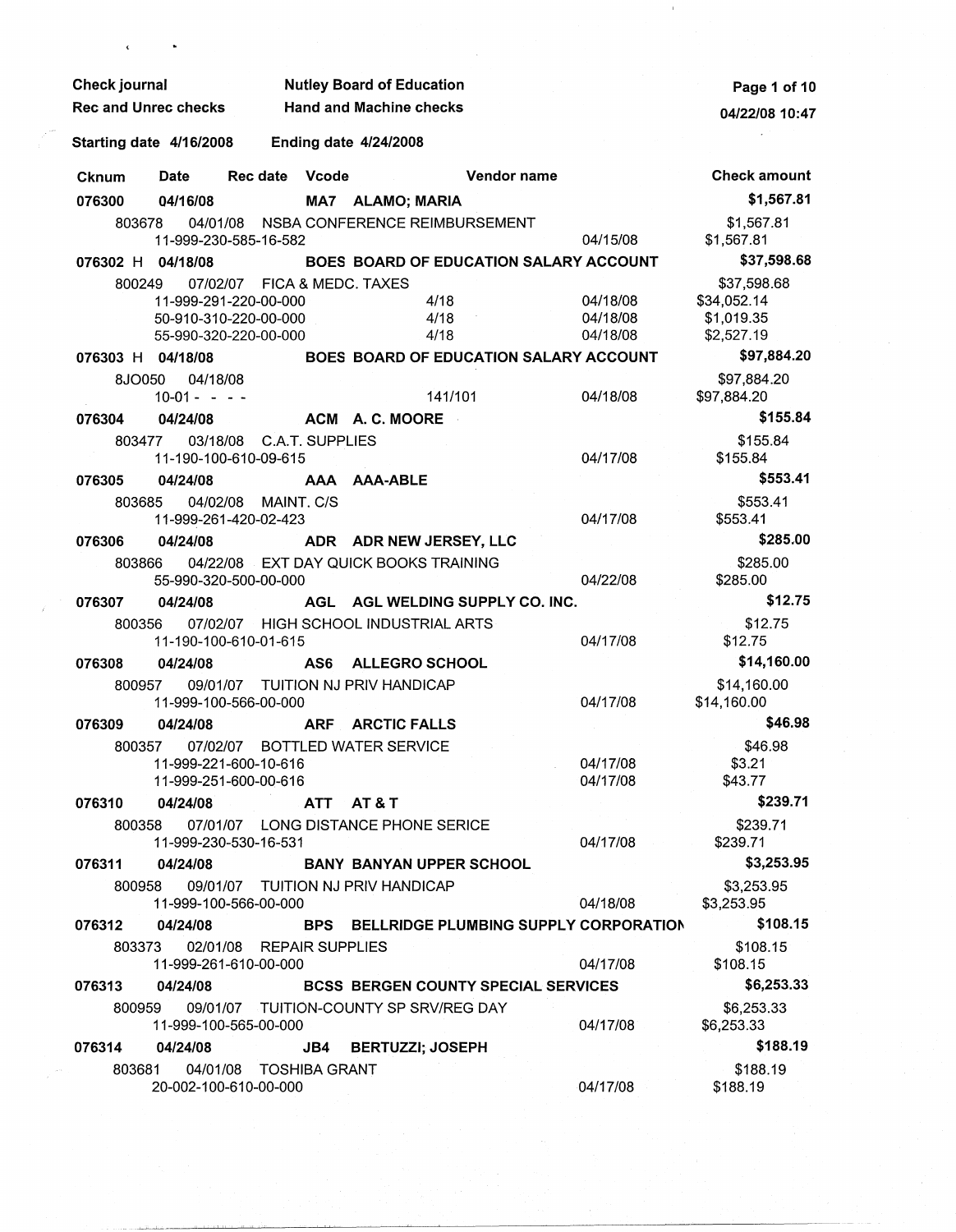| Check journal               |                                                | <b>Nutley Board of Education</b> | Page 2 of 10                   |                                              |                |          |                            |
|-----------------------------|------------------------------------------------|----------------------------------|--------------------------------|----------------------------------------------|----------------|----------|----------------------------|
| <b>Rec and Unrec checks</b> |                                                |                                  | <b>Hand and Machine checks</b> |                                              | 04/22/08 10:47 |          |                            |
| Starting date 4/16/2008     |                                                |                                  |                                | <b>Ending date 4/24/2008</b>                 |                |          |                            |
| <b>Cknum</b>                | Date                                           | Rec date Vcode                   |                                |                                              | Vendor name    |          | <b>Check amount</b>        |
| 076315                      | 04/24/08                                       |                                  |                                | YBL BLANDIN-LIAGOURIS; YOLANDA               |                |          | \$48.48                    |
| 803700                      |                                                |                                  |                                | 04/03/08 MILEAGE REIMBURSEMENT               |                |          | \$48.48                    |
|                             | 11-999-223-500-00-581                          |                                  |                                |                                              |                | 04/17/08 | \$48.48                    |
| 076316                      | 04/24/08                                       |                                  | <b>JBO</b>                     | <b>BOYLE; JEAN</b>                           |                |          | \$104.98                   |
| 803736                      | 11-999-251-890-00-000                          |                                  |                                | 04/07/08 CENTRAL SERV. MISC. EXPENSES        |                | 04/22/08 | \$104.98<br>\$104.98       |
| 076317                      | 04/24/08                                       |                                  |                                | <b>BRAD BRADLEY TIRE SERVICE</b>             |                |          | \$1,453.31                 |
| 803787                      |                                                | 04/11/08 NEW TIRES               |                                |                                              |                |          | \$582.91                   |
|                             | 11-999-262-420-23-423                          |                                  |                                |                                              |                | 04/18/08 | \$348.51                   |
|                             | 11-999-270-420-10-422                          |                                  |                                |                                              |                | 04/18/08 | \$234.40                   |
| 803817                      | 04/15/08                                       | <b>NEW TIRES</b>                 |                                |                                              |                |          | \$230.00                   |
|                             | 11-999-270-420-10-422                          |                                  |                                |                                              |                | 04/18/08 | \$230.00                   |
| 803831                      | 04/16/08<br>11-999-270-420-10-422              | <b>NEW TIRES BUS 62</b>          |                                |                                              |                | 04/18/08 | \$640.40<br>\$640.40       |
| 076318                      | 04/24/08                                       |                                  | MS3                            | <b>BURGESS CHEMIST</b>                       |                |          | \$60.00                    |
| 803615                      |                                                |                                  |                                | 03/27/08 NURSE'S SUPPLIES-GLOVES             |                |          | \$60.00                    |
|                             | 11-999-213-600-00-610                          |                                  |                                |                                              |                | 04/17/08 | \$60.00                    |
| 076319                      | 04/24/08                                       |                                  |                                | <b>CABL CABLEVISION LIGHTPATH INC</b>        |                |          | \$9,239.80                 |
| 800683                      |                                                |                                  |                                | 07/23/07 DISTRICT WIDE NETWORK COMM.         |                |          | \$4,928.00                 |
|                             | 11-190-100-500-00-531                          |                                  |                                |                                              |                | 04/17/08 | \$2,316.16                 |
|                             | 11-999-222-500-00-531                          |                                  |                                |                                              |                | 04/17/08 | \$1,724.80                 |
|                             | 11-999-230-530-16-531                          |                                  |                                |                                              |                | 04/17/08 | \$887.04                   |
| 800684                      | 07/23/07<br>11-999-230-530-16-533              |                                  |                                | TELEPHONE SVCS-DISTRICT WIDE                 |                | 04/17/08 | \$4,311.80                 |
| 076320                      | 04/24/08                                       |                                  |                                | CARE CAREFREE BUS TOURS, INC.                |                |          | \$4,311.80<br>\$1,900.00   |
| 801314                      | 09/14/07                                       |                                  |                                | MUSIC TRIP - DORNEY PARK                     |                |          | \$1,900.00                 |
|                             | 11-999-270-512-00-000                          |                                  |                                |                                              |                | 04/17/08 | \$1,900.00                 |
| 076321                      | 04/24/08                                       |                                  | <b>CGI</b>                     | <b>CDW GOVERNMENT, INC.</b>                  |                |          | \$12,492.32                |
| 803384                      |                                                |                                  |                                | 03/06/08 WMS COMPUTER SUPPLIES               |                |          | \$1,745.24                 |
|                             | 11-190-100-610-02-615                          |                                  |                                |                                              |                | 04/17/08 | \$1,745.24                 |
| 803386                      |                                                |                                  |                                | 03/06/08 WMS - FAX MACHINES                  |                | 04/17/08 | \$979.08                   |
|                             | 11-999-218-600-02-629<br>11-999-240-600-02-616 |                                  |                                |                                              |                | 04/17/08 | \$489.54<br>\$489.54       |
| 803498                      |                                                |                                  |                                | 03/17/08 HP INK & DRUMS - DISTRICT           |                |          | \$9,768.00                 |
|                             | 11-190-100-610-15-615                          |                                  |                                |                                              |                | 04/17/08 | \$9,768.00                 |
| 076322                      | 04/24/08                                       |                                  | C <sub>12</sub>                | <b>CHILDRENS INSTITUTE</b>                   |                |          | \$12,287.94                |
| 800963                      | 20-250-100-566-00-000                          |                                  |                                | 09/01/07 TUITION NJ PRIV HANDICAP            |                | 04/17/08 | \$12,287.94<br>\$12,287.94 |
| 076323                      | 04/24/08                                       |                                  | <b>CIT</b>                     | CIT TECHNOLOGY FINANCIAL SERVICES, INC.      |                |          | \$313.00                   |
| 800581                      |                                                | 07/01/07 LEASE AGREEMENT         |                                |                                              |                |          | \$215.00                   |
|                             | 11-999-240-500-02-440                          |                                  |                                |                                              |                | 04/17/08 | \$107.50                   |
|                             | 11-999-240-500-03-440                          |                                  |                                |                                              |                | 04/17/08 | \$107.50                   |
| 800697                      |                                                | 07/24/07 LEASE AGREEMENT         |                                |                                              |                |          | \$98.00                    |
|                             | 11-999-251-592-00-440                          |                                  |                                |                                              |                | 04/17/08 | \$98.00                    |
| 076324                      | 04/24/08                                       |                                  |                                | CIT1 CIT TECHNOLOGY FINANCIAL SERVICES, INC. |                |          | \$122.66                   |
| 802521                      | 11-999-240-500-06-440                          | 12/20/07 LEASE AGREEMENT         |                                |                                              |                | 04/22/08 | \$122.66<br>\$122.66       |

 $\frac{1}{2} \frac{1}{2} \frac{1}{2} \frac{1}{2}$ 

 $\mathcal{A}_{\mathcal{A}}$ 

 $\gamma$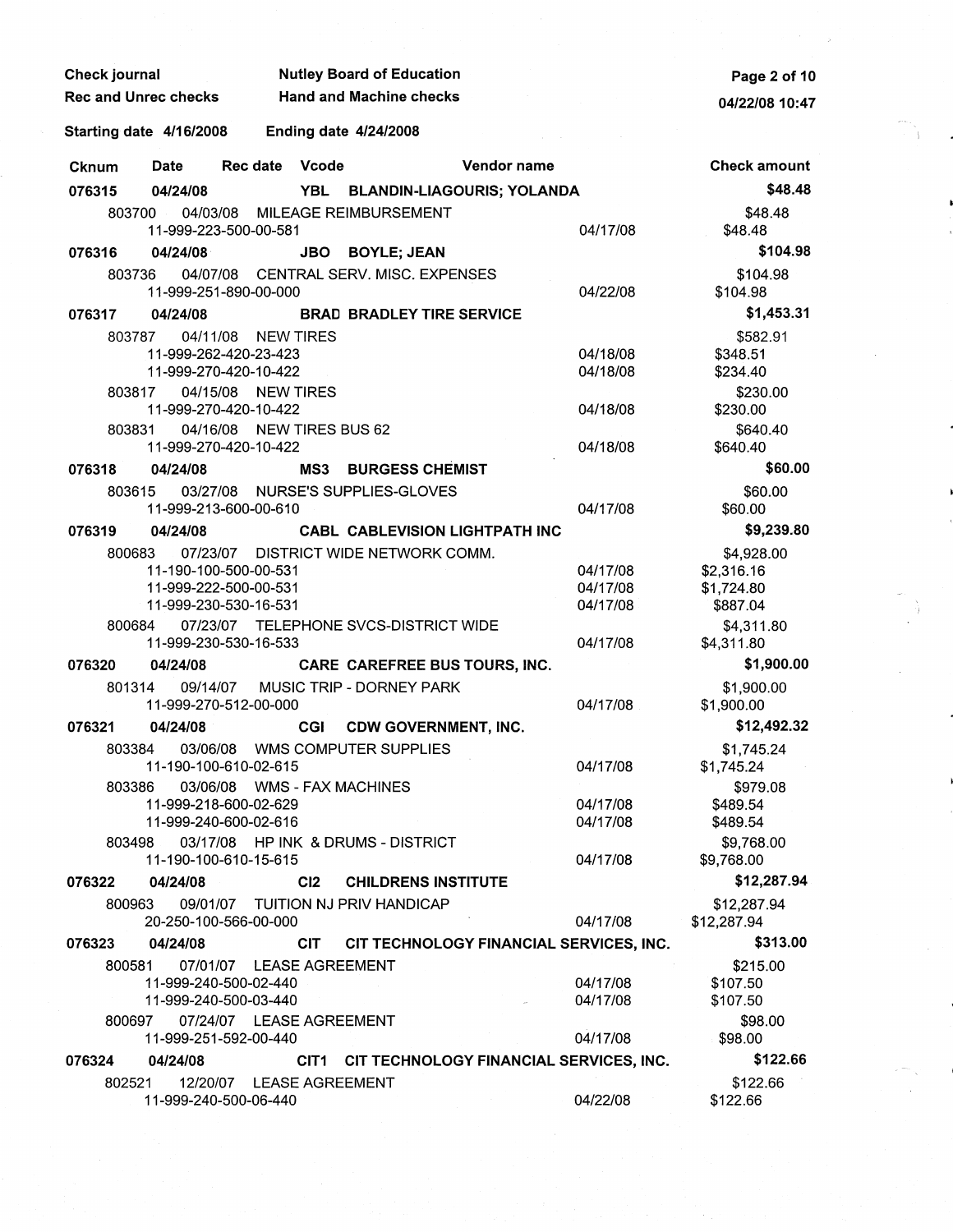| <b>Check journal</b>        |                                                                                                  |          |                              |                          | <b>Nutley Board of Education</b>        |                                             | Page 3 of 10                                 |                                                                |
|-----------------------------|--------------------------------------------------------------------------------------------------|----------|------------------------------|--------------------------|-----------------------------------------|---------------------------------------------|----------------------------------------------|----------------------------------------------------------------|
| <b>Rec and Unrec checks</b> |                                                                                                  |          |                              |                          | <b>Hand and Machine checks</b>          |                                             | 04/22/08 10:47                               |                                                                |
| Starting date 4/16/2008     |                                                                                                  |          | <b>Ending date 4/24/2008</b> |                          |                                         |                                             |                                              |                                                                |
| <b>Cknum</b>                | <b>Date</b>                                                                                      | Rec date |                              | Vcode                    |                                         | Vendor name                                 |                                              | <b>Check amount</b>                                            |
| 076325                      | 04/24/08                                                                                         |          |                              | <b>CU</b>                | <b>COACH USA</b>                        |                                             |                                              | \$1,230.50                                                     |
| 803865                      | 11-999-270-512-00-000                                                                            |          |                              |                          | 04/17/08 BAND TRIP/ DORNEY PARK/KUTZTOW |                                             | 04/22/08                                     | \$1,230.50<br>\$1,230.50                                       |
| 076326                      | 04/24/08                                                                                         |          |                              |                          | <b>COL COLANERI BROS.</b>               |                                             |                                              | \$361.65                                                       |
| 803666                      | 11-999-262-420-00-422                                                                            | 04/01/08 |                              |                          | <b>EQUIPMENT REPAIRS</b>                |                                             | 04/17/08                                     | \$247.15<br>\$247.15                                           |
| 803667                      | 11-999-262-420-00-422                                                                            | 04/01/08 |                              |                          | <b>EQUIPMENT REPAIRS</b>                |                                             | 04/17/08                                     | \$114.50<br>\$114.50                                           |
| 076327                      | 04/24/08                                                                                         |          |                              |                          |                                         | CTPC COMPUTER TECHNOLOGY PETTY CASH ACCOL   |                                              | \$253.71                                                       |
| 803772                      | 11-999-252-600-00-616                                                                            |          |                              |                          | 04/10/08 REPLENISH PETTY CASH/TECH DEPT |                                             | 04/18/08                                     | \$253.71<br>\$253.71                                           |
| 076328                      | 04/24/08                                                                                         |          |                              |                          | DCM DCM ARCHITECTURE INC.               |                                             |                                              | \$156,064.81                                                   |
| 703408                      | 30-999-405-390-00-333                                                                            |          |                              |                          | 05/07/07 ARCH. FEE ELEMENTARY SCHOOL    |                                             | 04/17/08                                     | \$155,824.81<br>\$155,824.81                                   |
| 803683                      | 04/02/08                                                                                         |          |                              |                          | PROFESSIONAL SERVICES                   |                                             |                                              | \$240.00                                                       |
|                             | 30-999-404-390-00-000                                                                            |          |                              |                          |                                         |                                             | 04/17/08                                     | \$240.00                                                       |
| 076329                      | 04/24/08                                                                                         |          |                              |                          |                                         | DLLF DE LAGE LANDEN FINANCIAL SERVICES      |                                              | \$103.95                                                       |
| 800585                      | 11-999-240-500-04-440                                                                            |          |                              |                          | 07/01/07 LEASE AGREEMENT                |                                             | 04/17/08                                     | \$103.95<br>\$103.95                                           |
| 076330                      | 04/24/08                                                                                         |          |                              |                          | DHLE DHL EXPRESS INC.                   |                                             |                                              | \$680.71                                                       |
| 803662                      | 03/31/08                                                                                         |          | POSTAGE                      |                          |                                         |                                             |                                              | \$49.17                                                        |
| 803811                      | 11-999-230-530-00-532<br>04/14/08                                                                |          |                              | <b>POSTAGE DW</b>        |                                         |                                             | 04/17/08                                     | \$49.17<br>\$631.54                                            |
|                             | 11-999-230-530-00-532                                                                            |          |                              |                          |                                         |                                             | 04/22/08                                     | \$631.54                                                       |
| 076331                      | 04/24/08                                                                                         |          |                              |                          |                                         | DOW DOWLING FOOD SERVICE MANAGEMENT, INC.   |                                              | \$58,374.38                                                    |
| 801420                      |                                                                                                  |          |                              |                          | 09/01/07 FOOD SERVICE EXPENSE           |                                             |                                              | \$58,374.38                                                    |
|                             | 50-910-310-300-00-000<br>50-910-310-600-00-610<br>50-910-310-600-00-620<br>50-910-310-890-00-000 |          |                              |                          |                                         |                                             | 04/22/08<br>04/22/08<br>04/22/08<br>04/22/08 | \$12,108.74<br>\$4,981.27<br>\$39,255.93<br>\$2,028.44         |
| 076332                      | 04/24/08                                                                                         |          |                              |                          | EDIN EDUCATION INC.                     |                                             |                                              | \$585.20                                                       |
| 803663                      | 11-150-100-320-00-000                                                                            |          |                              |                          | 03/31/08 HI PURCHPRO/ED SERVICES        |                                             | 04/17/08                                     | \$585.20<br>\$585.20                                           |
| 076333                      | 04/24/08                                                                                         |          |                              |                          |                                         | ELEC ELECTRONIC RISKS CONSULTANTS, INC.     |                                              | \$136.96                                                       |
| 803547                      | 03/20/08<br>11-999-251-600-00-616                                                                |          |                              | <b>COPIER SUPPLIES</b>   |                                         |                                             | 04/17/08                                     | \$136.96<br>\$136.96                                           |
| 076334                      | 04/24/08                                                                                         |          |                              |                          |                                         | <b>ECVS ESSEX COUNTY VOCATIONAL SCHOOLS</b> |                                              | \$4,416.00                                                     |
| 800970                      | 11-999-100-563-00-000<br>11-999-100-563-00-000<br>11-999-100-564-00-000<br>11-999-100-564-00-000 | 09/01/07 |                              |                          | TUITIONS-CO. VOC. SPEC./REG.            |                                             | 04/17/08<br>04/17/08<br>04/17/08<br>04/17/08 | \$4,416.00<br>\$869.25<br>\$869.25<br>\$1,338.75<br>\$1,338.75 |
| 076335                      | 04/24/08                                                                                         |          |                              |                          |                                         | ECES ESSEX REGIONAL EDUCATIONAL SERV. COMM. |                                              | \$19,993.80                                                    |
| 801645                      |                                                                                                  |          |                              | 09/01/07 CHAPTER 192/193 |                                         |                                             |                                              | \$19,993.80                                                    |
|                             | 20-502-100-320-60-000<br>20-503-100-320-60-000<br>20-505-270-590-60-000<br>20-506-100-320-61-000 |          |                              |                          |                                         |                                             | 04/17/08<br>04/17/08<br>04/17/08<br>04/17/08 | \$12,445.00<br>\$1,116.50<br>\$1,081.70<br>\$2,560.60          |

 $\hat{\mathbf{r}}$ 

 $\sim 10^{-1}$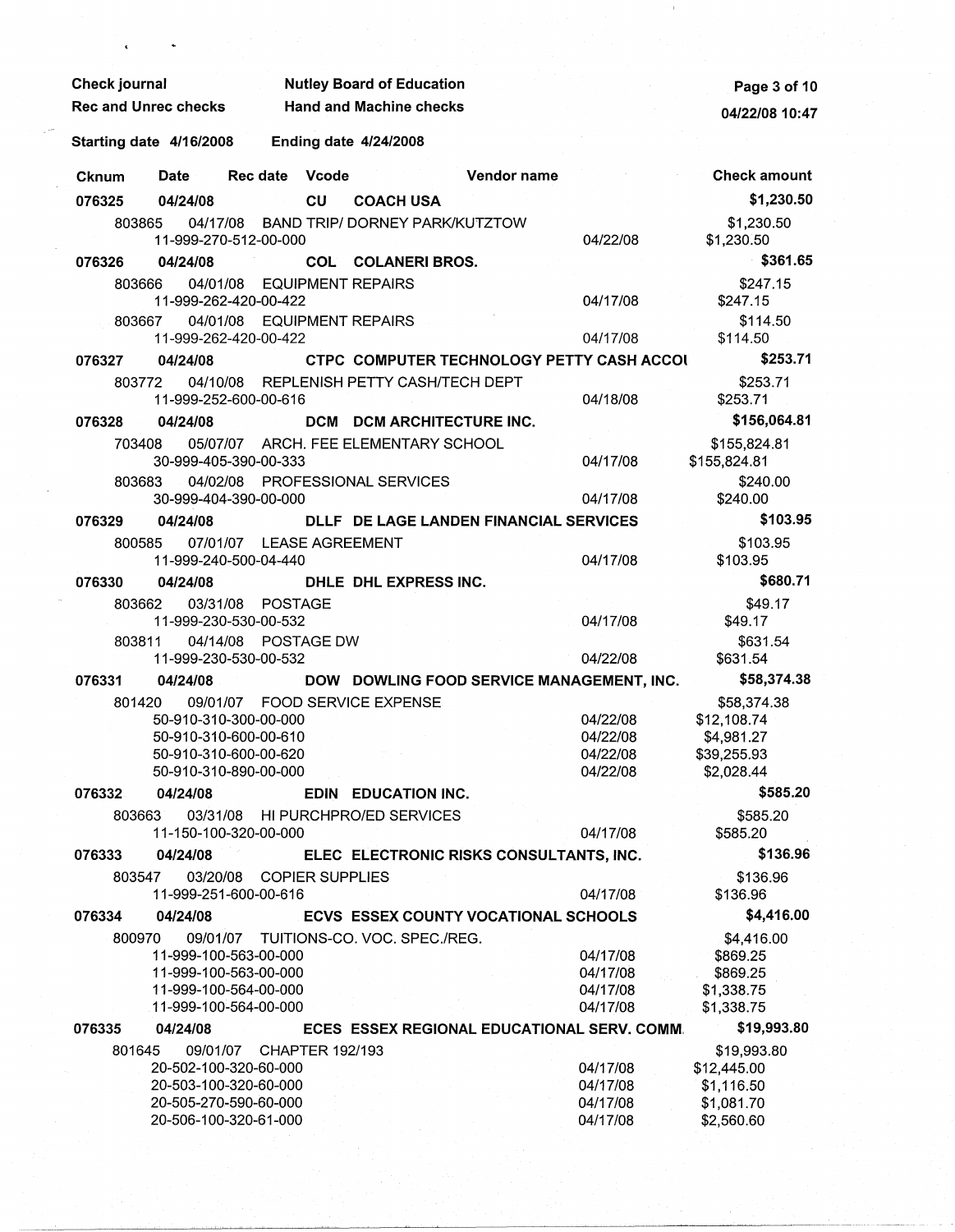| <b>Check journal</b>        |                    | <b>Nutley Board of Education</b>                                                                 | Page 4 of 10                 |                                               |                                              |                                                           |
|-----------------------------|--------------------|--------------------------------------------------------------------------------------------------|------------------------------|-----------------------------------------------|----------------------------------------------|-----------------------------------------------------------|
| <b>Rec and Unrec checks</b> |                    |                                                                                                  |                              | <b>Hand and Machine checks</b>                |                                              | 04/22/08 10:47                                            |
| Starting date 4/16/2008     |                    |                                                                                                  | <b>Ending date 4/24/2008</b> |                                               |                                              |                                                           |
| <b>Cknum</b>                | <b>Date</b>        | <b>Rec date</b>                                                                                  | Vcode                        | Vendor name                                   |                                              | <b>Check amount</b>                                       |
| 076335                      | 04/24/08           |                                                                                                  |                              | ECES ESSEX REGIONAL EDUCATIONAL SERV. COMM.   |                                              | \$19,993.80                                               |
|                             | 801645             | 09/01/07<br>20-508-100-320-61-000                                                                | <b>CHAPTER 192/193</b>       |                                               | 04/17/08                                     | \$19,993.80<br>\$2,790.00                                 |
| 076336                      | 04/24/08           |                                                                                                  | MΝ                           | EUGENE FOWLER NEWSPAPER DELIVERY              |                                              | \$1,767.55                                                |
|                             | 04/02/08<br>803698 | 11-190-100-610-01-615<br>11-999-222-600-02-612<br>11-999-222-600-03-612<br>11-999-222-600-04-612 |                              | NEWSPAPER DELIVERY                            | 04/17/08<br>04/17/08<br>04/17/08<br>04/17/08 | \$1,767.55<br>\$927.55<br>\$243.00<br>\$39.00<br>\$198.00 |
|                             |                    | 11-999-222-600-05-612<br>11-999-222-600-06-612<br>11-999-222-600-07-612<br>11-999-230-600-17-616 |                              |                                               | 04/17/08<br>04/17/08<br>04/17/08<br>04/17/08 | \$243.00<br>\$39.00<br>\$39.00<br>\$39.00                 |
| 076337                      | 04/24/08           |                                                                                                  |                              | EZP2 E-Z PASS                                 |                                              | \$2,000.00                                                |
|                             | 803804             | 04/14/08 PREPAID TOLLS<br>11-999-270-890-10-000                                                  |                              |                                               | 04/18/08                                     | \$2,000.00<br>\$2,000.00                                  |
| 076338                      | 04/24/08           |                                                                                                  |                              | FEDX FED-EX                                   |                                              | \$30.00                                                   |
|                             | 803672             | 04/01/08 POSTAGE JHW<br>11-999-230-530-02-532                                                    |                              |                                               | 04/17/08                                     | \$30.00<br>\$30.00                                        |
| 076339                      | 04/24/08           |                                                                                                  | <b>FS</b>                    | <b>FELICIAN SCHOOL</b>                        |                                              | \$2,045.56                                                |
|                             | 800973             | 09/01/07 IDEA BASIC TUITION<br>11-999-100-566-00-000                                             |                              |                                               | 04/17/08                                     | \$2,045.56<br>\$2,045.56                                  |
| 076340                      | 04/24/08           |                                                                                                  |                              | NAFE FERRARA; NATALE                          |                                              | \$503.92                                                  |
|                             | 803761             | 11-999-230-585-16-582                                                                            |                              | 04/09/08 REIMBURSMENT CONFERENCE              | 04/22/08                                     | \$503.92<br>\$503.92                                      |
| 076341                      | 04/24/08           |                                                                                                  |                              | <b>CPC1 FIRST CEREBRAL PALSY OF NJ</b>        |                                              | \$6,237.60                                                |
|                             | 800974             | 11-999-100-566-00-000                                                                            |                              | 09/01/07 TUITION NJ PRIV HANDICAP             | 04/17/08                                     | \$6,237.60<br>\$6,237.60                                  |
| 076342                      | 04/24/08           |                                                                                                  | <b>FFI</b>                   | <b>FRANKLIN FLOORS INC</b>                    |                                              | \$14.65                                                   |
|                             |                    | 11-999-261-610-02-000                                                                            |                              | 803557 03/24/08 JR. HIGH REPAIR SUPPLIES      | 04/17/08                                     | \$14.65<br>\$14.65                                        |
| 076343                      | 04/24/08           |                                                                                                  |                              | FSPC FRANKLIN PETTY CASH/J.CALICCHIO, TRUSTEE |                                              | \$371.40                                                  |
|                             | 803809             | 11-190-100-610-02-615<br>11-190-100-800-02-891<br>11-999-230-530-02-532<br>11-999-240-800-02-891 |                              | 04/14/08 PETTY CASH REIMBURSEMENT             | 04/18/08<br>04/18/08<br>04/18/08<br>04/18/08 | \$371.40<br>\$66.12<br>\$25.68<br>\$4.60<br>\$275.00      |
| 076344                      | 04/24/08           |                                                                                                  |                              | <b>GEC4 GE CAPITAL</b>                        |                                              | \$1,888.00                                                |
|                             | 800448<br>800594   | 07/02/07 LEASE AGREEMENT<br>11-999-240-500-02-440<br>07/01/07 LEASE AGREEMENT                    |                              |                                               | 04/22/08                                     | \$835.00<br>\$835.00<br>\$928.00                          |
|                             | 800844             | 11-999-240-500-01-440<br>07/01/07 LEASE AGREEMENT                                                |                              |                                               | 04/17/08                                     | \$928.00<br>\$125.00                                      |
|                             |                    | 11-999-240-500-05-440                                                                            |                              |                                               | 04/17/08                                     | \$125.00                                                  |
| 076345                      | 04/24/08           |                                                                                                  |                              | <b>GRAN GRAINGER INC.</b>                     |                                              | \$814.25                                                  |
|                             | 803531             | 03/01/08 REPAIR SUPPLIES<br>11-999-261-610-00-000                                                |                              |                                               | 04/17/08                                     | \$115.35<br>\$115.35                                      |

 $\begin{array}{c} \begin{array}{c} \begin{array}{c} \begin{array}{c} \begin{array}{c} \end{array}\\ \begin{array}{c} \end{array} \end{array} \end{array} \end{array} \end{array}$ 

 $\mathcal{E}_{\mathbb{R}}$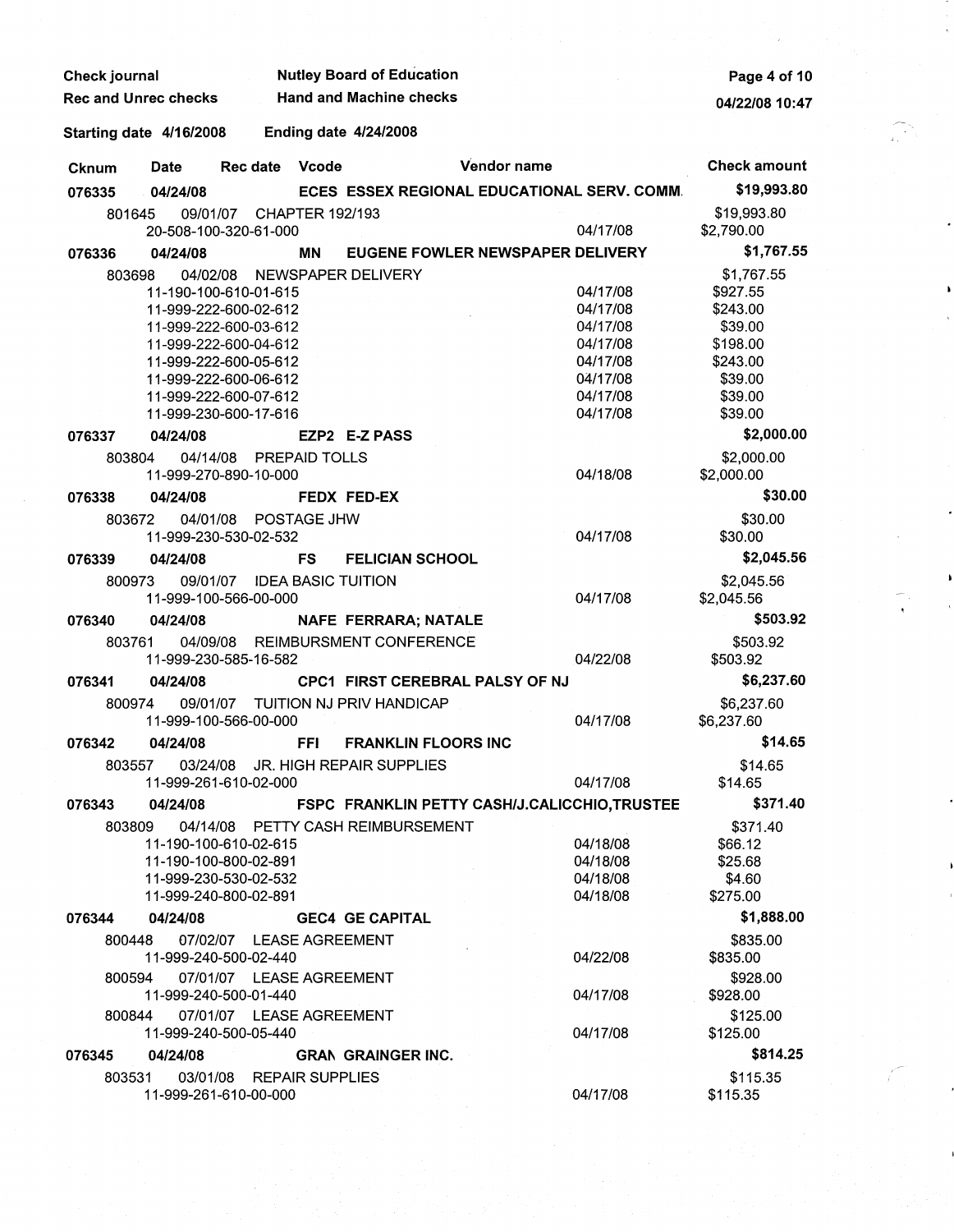| <b>Check journal</b><br>$\mathcal{L}^{\text{max}}_{\text{max}}$ and $\mathcal{L}^{\text{max}}_{\text{max}}$ |                                           | <b>Nutley Board of Education</b>           |                      | Page 5 of 10               |
|-------------------------------------------------------------------------------------------------------------|-------------------------------------------|--------------------------------------------|----------------------|----------------------------|
| <b>Rec and Unrec checks</b>                                                                                 | <b>Example 21 Hand and Machine checks</b> |                                            |                      | 04/22/08 10:47             |
| Starting date 4/16/2008                                                                                     | <b>Ending date 4/24/2008</b>              |                                            |                      |                            |
| <b>Date</b><br>Cknum                                                                                        | Rec date Vcode                            | <b>Example 12 Vendor name</b>              |                      | <b>Check amount</b>        |
| 04/24/08<br>076345                                                                                          |                                           | <b>GRAN GRAINGER INC.</b>                  |                      | \$814.25                   |
| 803602                                                                                                      | 03/27/08 DOOR REPAIRS HS                  |                                            |                      | \$698.90                   |
| 11-999-261-610-01-000                                                                                       |                                           |                                            | 04/17/08             | \$698.90                   |
| 076346<br>04/24/08                                                                                          |                                           | HWCI HANDLE WITH CARE BEHAVIOR MANAGEMENT  |                      | \$1,000.00                 |
| 803686<br>11-999-223-500-00-582                                                                             |                                           | 04/02/08 WORKSHOP-CONTINUING EDUCATION     | 04/17/08             | \$1,000.00<br>\$1,000.00   |
| 04/24/08<br>076347                                                                                          |                                           | HASL HASLER, INC.                          |                      | \$135.00                   |
| 800696<br>11-999-251-500-00-440                                                                             | 07/24/07 POSTAGE - DISTRICT WIDE          |                                            | 04/17/08             | \$135.00<br>\$135.00       |
| 04/24/08<br>076348                                                                                          |                                           | <b>HESS HESS CORPORATION</b>               |                      | \$33,630.30                |
| 800700<br>11-999-262-620-00-621                                                                             | 07/24/07 UTILITIES - DISTRICT WIDE        |                                            | 04/17/08             | \$33,630.30<br>\$33,630.30 |
| 04/24/08<br>076349                                                                                          | <b>HIG</b>                                | <b>HIGH POINT SCHOOL CORP.</b>             |                      | \$4,350.99                 |
| 800976<br>11-999-100-566-00-000                                                                             | 09/01/07 TUITION NJ PRIV HANDICAP         |                                            | 04/17/08             | \$4,350.99<br>\$4,350.99   |
| 076350<br>04/24/08                                                                                          | PH <sub>8</sub>                           | <b>HOLLYWOOD; PEGGY</b>                    |                      | \$200.43                   |
| 803790<br>11-999-270-593-00-583                                                                             | 04/11/08 CONFERENCE EXPENSES              |                                            | 04/18/08             | \$200.43<br>\$200.43       |
| 04/24/08<br>076351                                                                                          |                                           | <b>HDC HOME DEPOT CREDIT SERVICES</b>      |                      | \$259.64                   |
| 803162<br>11-999-261-610-00-000                                                                             | 02/13/08 REPAIR SUPPLIES                  |                                            | 04/17/08             | \$259.64<br>\$259.64       |
| 04/24/08<br>076352                                                                                          |                                           | IKON IKON OFFICE SOLUTIONS                 |                      | \$191.00                   |
| 800584<br>11-999-261-420-01-423                                                                             | 07/01/07 LEASE AGREEMENT                  |                                            | 04/17/08             | \$191.00<br>\$191.00       |
| 04/24/08<br>076353                                                                                          |                                           | IMM1 IMMEDICENTER                          |                      | \$491.00                   |
| 803572<br>11-999-213-300-00-000                                                                             |                                           | 03/25/08 HEALTH PURCH PRO SERVICES         | 04/17/08             | \$491.00<br>\$491.00       |
| 04/24/08<br>076354                                                                                          |                                           | IMM2 IMMEDICENTER                          |                      | \$50.00                    |
| 801977<br>11-150-100-320-00-000                                                                             | 11/05/07 HI PURCH PRO/ED SERVICES         |                                            | 04/17/08             | \$50.00<br>\$50.00         |
| 076355<br>04/24/08                                                                                          |                                           | INSF INSTITUTE FOR EDUCATIONAL ACHIEVEMENT |                      | \$7,160.00                 |
| 800977 09/01/07 TUITION NJ PRIV HANDICAP<br>11-999-100-566-00-000                                           |                                           |                                            | 04/17/08             | \$7,160.00<br>\$7,160.00   |
| 04/24/08<br>076356                                                                                          |                                           | JRV J.R. VACCARO, INC.                     |                      | \$2,903.60                 |
| 803637<br>11-999-261-420-01-423                                                                             |                                           | 03/12/08 HVAC SYSTEM - HIGH SCHOOL         | 04/17/08             | \$2,903.60<br>\$2,903.60   |
| 04/24/08<br>076357                                                                                          | JT .                                      | JIMMY'S, INC.                              |                      | \$2,265.00                 |
| 803789<br>11-999-270-512-27-000                                                                             | 04/11/08 ATHLETIC TRANSPORTATION          |                                            | 04/18/08             | \$690.00<br>\$690.00       |
| 803803                                                                                                      | 04/14/08 ATHLETIC/EXTRA CURR              |                                            |                      | \$1,200.00                 |
| 11-999-270-512-00-000<br>11-999-270-512-27-000                                                              |                                           |                                            | 04/18/08<br>04/18/08 | \$450.00<br>\$750.00       |
| 803821<br>11-999-270-512-27-000                                                                             | 04/11/08 ATHLETIC TRIP                    |                                            | 04/18/08             | \$375.00<br>\$375.00       |

 $\mathbf{v}$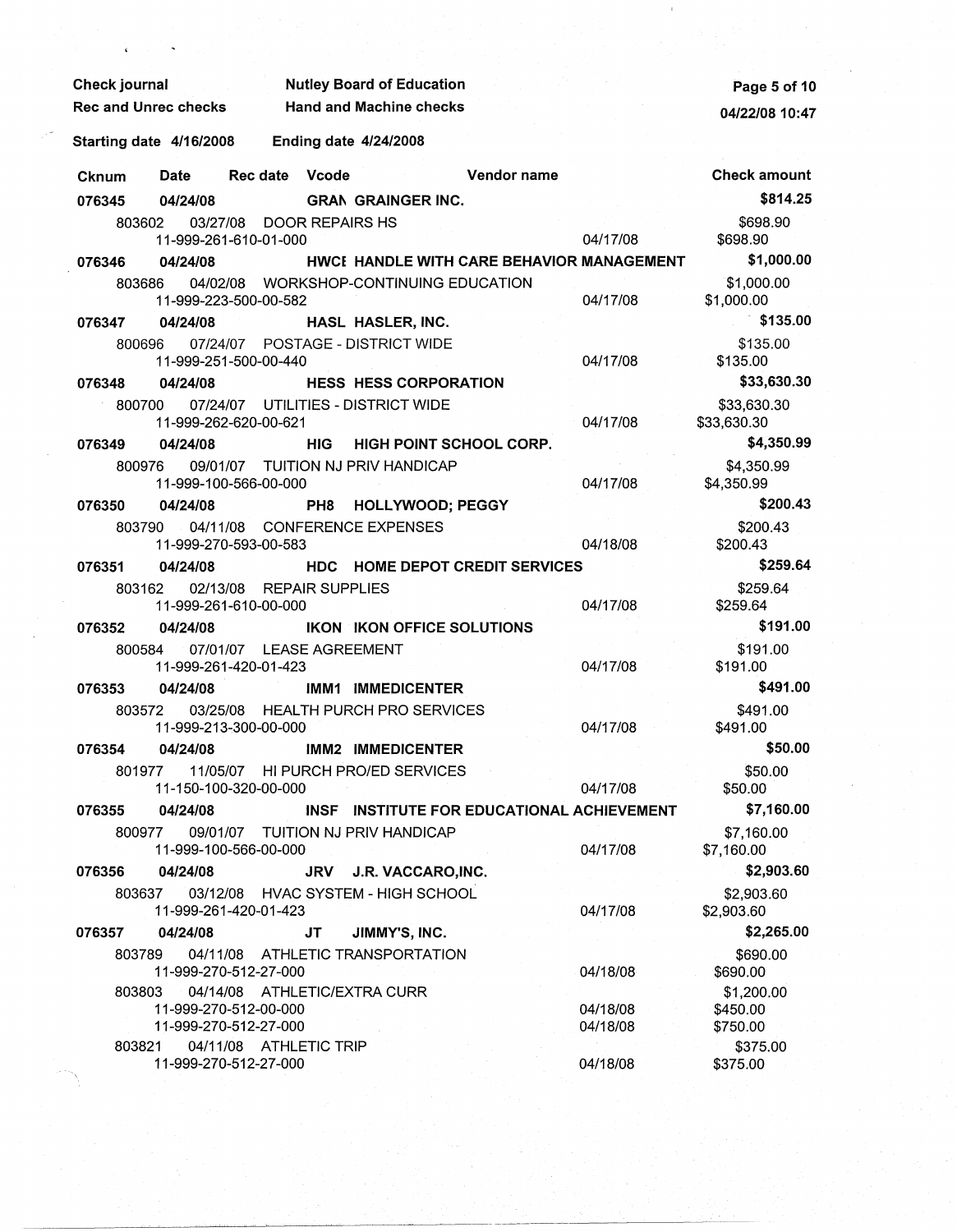| Check journal               |                                                               |                                                       |            | <b>Nutley Board of Education</b>                 |             |                      | Page 6 of 10                     |
|-----------------------------|---------------------------------------------------------------|-------------------------------------------------------|------------|--------------------------------------------------|-------------|----------------------|----------------------------------|
| <b>Rec and Unrec checks</b> |                                                               |                                                       |            | <b>Hand and Machine checks</b>                   |             |                      | 04/22/08 10:47                   |
| Starting date 4/16/2008     |                                                               |                                                       |            | <b>Ending date 4/24/2008</b>                     |             |                      |                                  |
| <b>Cknum</b>                | Date                                                          | <b>Rec date</b>                                       | Vcode      |                                                  | Vendor name |                      | <b>Check amount</b>              |
| 076358                      | 04/24/08                                                      |                                                       |            | JOTS JOHNNY ON THE SPOT                          |             |                      | \$122.56                         |
| 800694                      |                                                               | 07/24/07 BUS PARKING LOT<br>11-999-270-593-31-000     |            |                                                  |             | 04/17/08             | \$122.56<br>\$122.56             |
| 076359                      | 04/24/08                                                      |                                                       | JRI        | <b>JOSEPH RICCIARDI INC.</b>                     |             |                      | \$104.60                         |
| 803801                      |                                                               | 03/14/08 REPAIR SUPPLIES<br>11-999-262-610-18-000     |            |                                                  |             | 04/18/08             | \$104.60<br>\$104.60             |
| 076360                      | 04/24/08                                                      |                                                       | JP1        | <b>JOSEPH'S PHOTOGRAPHERS</b>                    |             |                      | \$60.00                          |
| 803684                      |                                                               | 04/02/08 GROUNDS SUPPLIES<br>11-999-262-610-20-000    |            |                                                  |             | 04/17/08             | \$60.00<br>\$60.00               |
| 076361                      | 04/24/08                                                      |                                                       |            | KDD KDDS TOO, INC. NEW BEGINNINGS OUTREACH       |             |                      | \$2,477.04                       |
| 803550                      |                                                               | 11-999-213-300-00-000                                 |            | 03/20/08 HEALTH PURCH PRO SERVICES               |             | 04/17/08             | \$2,477.04<br>\$2,477.04         |
| 076362                      | 04/24/08                                                      |                                                       | <b>KID</b> | KID CLAN SERVICES, INC.                          |             |                      | \$1,742.50                       |
| 803656                      | 03/31/08                                                      | 11-999-216-320-29-000                                 |            | SRS PURCH PRO/ED SERVICES                        |             | 04/17/08             | \$1,742.50<br>\$1,742.50         |
| 076363                      | 04/24/08                                                      |                                                       | LLC.       | <b>LAKEVIEW LEARNING CENTER</b>                  |             |                      | \$3,838.26                       |
| 801264                      |                                                               | 11-999-100-566-00-000                                 |            | 09/11/07 TUITION NJ PRIV HANDICAP                |             | 04/17/08             | \$3,838.26<br>\$3,838.26         |
| 076364                      | 04/24/08                                                      |                                                       | LE2        | <b>LANG EQUIPMENT</b>                            |             |                      | \$1,192.00                       |
| 801242                      |                                                               | 09/10/07 FMS 04 CIP-SUPPLIES<br>30-999-404-610-00-000 |            |                                                  |             | 04/18/08             | \$1,192.00<br>\$1,192.00         |
| 076365                      | 04/24/08                                                      |                                                       |            | LRM1 MANGANIELLO; LOUIS R.                       |             |                      | \$263.50                         |
| 803504                      |                                                               | 03/17/08 C.A.T. SUPPLIES<br>11-190-100-610-09-615     |            |                                                  |             | 04/17/08             | \$263.50<br>\$263.50             |
| 076366                      | 04/24/08                                                      |                                                       |            | <b>MCD MINOLTA CORPORATION</b>                   |             |                      | \$339.68                         |
|                             | 11-999-262-420-00-422                                         |                                                       |            | 801380 07/01/07 MAINTENANCE AGREEMENT            |             | 04/18/08             | \$339.68<br>\$339.68             |
| 076367 04/24/08             |                                                               |                                                       |            | NAS NASSP                                        |             |                      | \$32.00                          |
|                             | 803584 03/25/08 HONOR ROLL SEALS<br>11-999-240-800-01-892     |                                                       |            |                                                  |             | 04/17/08             | \$32.00<br>\$32.00               |
| 076368                      |                                                               |                                                       |            | 04/24/08 NEMF NATIONAL ELECTRIC MOTOR REPAIR CO. |             |                      | \$626.73                         |
|                             | 803705  04/03/08  REPAIR SUPPLIES HS<br>11-999-261-610-01-000 |                                                       |            |                                                  |             | 04/17/08             | \$626.73<br>\$626.73             |
| 076369 04/24/08             |                                                               |                                                       |            | <b>NJML NEW JERSEY MATHEMATICS LEAGUE</b>        |             |                      | \$60.00                          |
|                             | 11-190-100-610-02-615                                         |                                                       |            | 801712 10/12/07 WORKBOOKS-WALKER MIDDLE SCHOOL   |             | 04/17/08             | \$60.00<br>\$60.00               |
| 076370                      | 04/24/08                                                      |                                                       |            | NYB NEW YORK BLACKBOARD OF NJ INC.               |             |                      | \$320.00                         |
|                             | 11-999-261-610-04-000                                         |                                                       |            | 803340 03/04/08 REPAIR SUPPLIES RADCLIFFE        |             | 04/17/08             | \$320.00<br>\$320.00             |
| 076371                      | 04/24/08                                                      |                                                       |            | NL NEWARK LIGHT CO.                              |             |                      | \$793.50                         |
|                             | 802308 11/01/07 REPAIR SUPPLIES<br>11-999-261-610-00-000      |                                                       |            |                                                  |             | 04/18/08             | \$9.87<br>\$9.87                 |
|                             | 11-999-261-610-00-000<br>11-999-261-610-02-000                |                                                       |            | 803664 03/25/08 BOARD OFFICE REPAIRS             |             | 04/17/08<br>04/17/08 | \$430.80<br>\$250.00<br>\$180.80 |

 $\sim$   $\lambda$ 

G.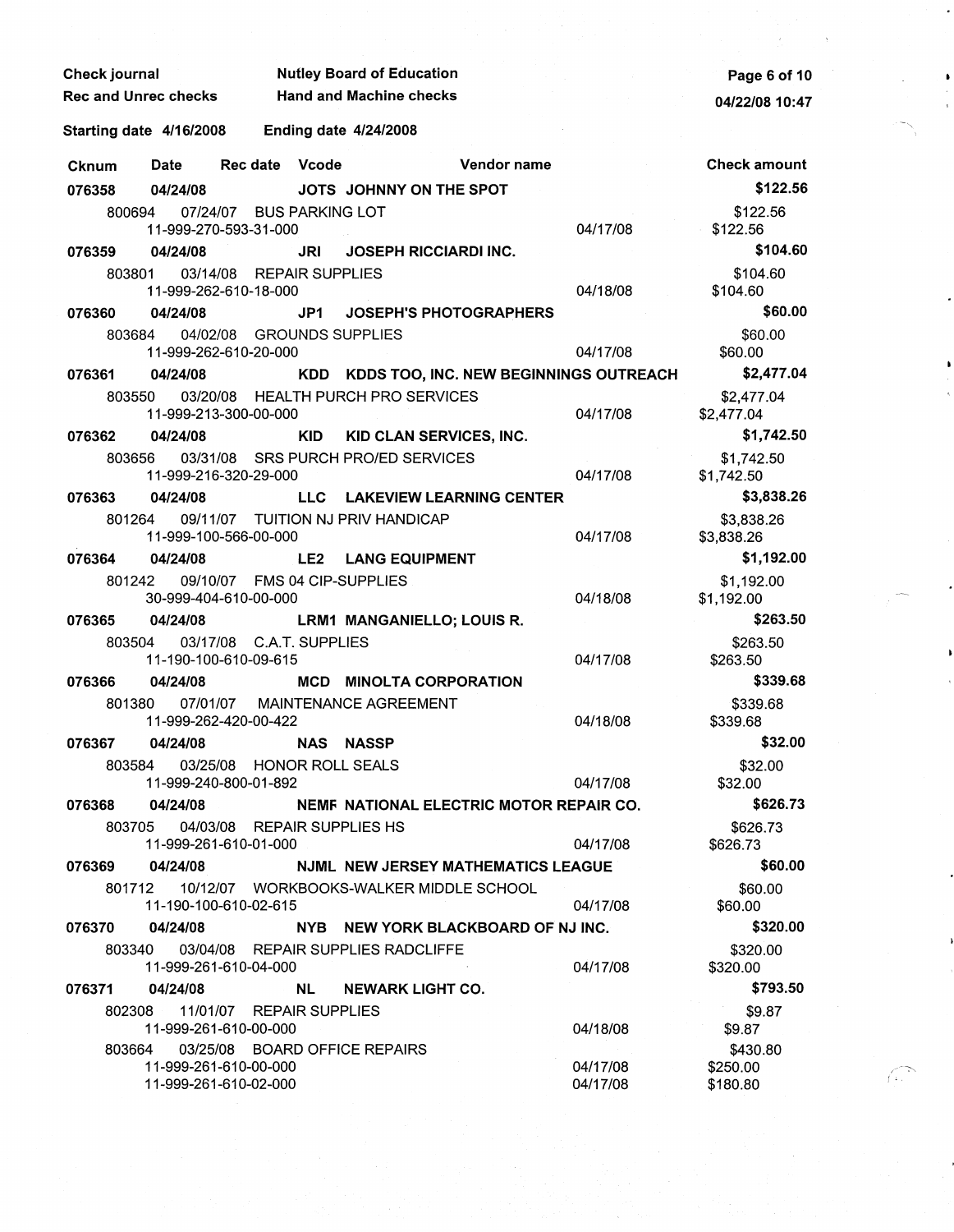| Check journal    |                         |                                                                                                     |                  | <b>Nutley Board of Education</b>        | Page 7 of 10 |                                  |                                                |
|------------------|-------------------------|-----------------------------------------------------------------------------------------------------|------------------|-----------------------------------------|--------------|----------------------------------|------------------------------------------------|
|                  | Rec and Unrec checks    |                                                                                                     |                  | <b>Hand and Machine checks</b>          |              | 04/22/08 10:47                   |                                                |
|                  | Starting date 4/16/2008 |                                                                                                     |                  | <b>Ending date 4/24/2008</b>            |              |                                  |                                                |
| <b>Cknum</b>     | Date                    | Rec date                                                                                            | <b>Vcode</b>     |                                         | Vendor name  |                                  | <b>Check amount</b>                            |
| 076371           | 04/24/08                |                                                                                                     | <b>NL</b>        | <b>NEWARK LIGHT CO.</b>                 |              |                                  | \$793.50                                       |
| 803802           |                         | 04/01/08 REPAIR SUPPLIES<br>11-999-261-610-00-000                                                   |                  |                                         |              | 04/18/08                         | \$352.83<br>\$352.83                           |
| 076372           | 04/24/08                |                                                                                                     | <b>PIT</b>       | OCE IMAGISTICS, INC.                    |              |                                  | \$61.60                                        |
| 800604           |                         |                                                                                                     |                  | 07/01/07 MAINTENANCE AGREEMENT          |              |                                  | \$61.60                                        |
|                  |                         | 11-999-262-420-00-422                                                                               |                  |                                         |              | 04/22/08                         | \$61.60                                        |
| 076373<br>800846 | 04/24/08                |                                                                                                     |                  | <b>OLD1 OLD NATIONAL</b>                |              |                                  | \$1,325.00                                     |
|                  |                         | 07/01/07 LEASE AGREEMENT<br>11-999-240-500-03-440<br>11-999-240-500-04-440<br>11-999-240-500-06-440 |                  |                                         |              | 04/22/08<br>04/22/08<br>04/22/08 | \$1,325.00<br>\$441.66<br>\$441.67<br>\$441.67 |
| 076374           | 04/24/08                |                                                                                                     |                  | ONT ON TARGET PRESS                     |              |                                  | \$3,000.00                                     |
| 803631           |                         | 03/28/08 BUDGET FLYER<br>11-999-230-590-12-596                                                      |                  |                                         |              | 04/22/08                         | \$3,000.00<br>\$3,000.00                       |
| 076375           | 04/24/08                |                                                                                                     | <b>PLC</b>       | <b>PALISADES LEARNING CENTER</b>        |              |                                  | \$16,653.12                                    |
| 800986           |                         | 11-999-100-566-00-000                                                                               |                  | 09/01/07 TUITION NJ PRIV HANDICAP       |              | 04/17/08                         | \$16,653.12<br>\$16,653.12                     |
| 076376           | 04/24/08                |                                                                                                     | DP7              | <b>PANDOLFI; DENNIS</b>                 |              |                                  | \$157.62                                       |
| 803509           |                         | 03/18/08 C.A.T. SUPPLIES<br>11-190-100-610-09-615                                                   |                  |                                         |              | 04/17/08                         | \$157.62<br>\$157.62                           |
| 076377           | 04/24/08                |                                                                                                     |                  | <b>PEAR PEARSON EDUCATION</b>           |              |                                  | \$828.31                                       |
| 800371           |                         | 07/01/07 CONSUMABLE ORDER<br>11-190-100-610-03-615                                                  |                  |                                         |              | 04/18/08                         | \$828.31<br>\$828.31                           |
| 076378           | 04/24/08                |                                                                                                     |                  | PLC1 PERFECTION LEARNING CORP.          |              |                                  | \$6,094.16                                     |
| 803175           | 02/14/08                | 11-190-100-640-02-000                                                                               |                  | TEXTBOOKS-WALKER MIDDLE SCHOOL          |              | 04/17/08                         | \$6,094.16<br>\$6,094.16                       |
| 076379           | 04/24/08                |                                                                                                     | PIR <sub>1</sub> | <b>PIRO; JOSEPH</b>                     |              |                                  | \$44.97                                        |
| 803704           |                         | 11-402-100-600-91-610                                                                               |                  | 04/03/08 REIMBURSEMENT - LAX SCOREBOOKS |              | 04/17/08                         | \$44.97<br>\$44.97                             |
| 076380           | 04/24/08                |                                                                                                     |                  | PLA PLATT PSYCHIATRIC ASSOCIATES, LLC   |              |                                  | \$690.00                                       |
|                  | 803651                  | 11-999-213-300-00-000                                                                               |                  | 03/31/08 HEALTH PURCH PRO SERVICES      |              | 04/17/08                         | \$690.00<br>\$690.00                           |
| 076381           | 04/24/08                |                                                                                                     | PT -             | <b>PRINTING TECHNIQUES</b>              |              |                                  | \$185.00                                       |
| 803735           |                         | 11-999-230-600-17-616                                                                               |                  | 04/07/08 SUPT OFFICE SUPPLIES           |              | 04/22/08                         | \$185.00<br>\$185.00                           |
| 076382           | 04/24/08                |                                                                                                     | <b>PSE</b>       | PUBLIC SERVICE ELECTRIC & GAS CO.       |              |                                  | \$57,190.62                                    |
|                  | 800712                  | 11-999-262-620-00-621<br>11-999-262-620-00-623                                                      |                  | 07/25/07 2007-2008 SCHOOL YEAR          |              | 04/17/08<br>04/17/08             | \$57,190.62<br>\$16,664.54<br>\$40,526.08      |
| 076383           | 04/24/08                |                                                                                                     |                  | <b>PUPO PURCHASE POWER</b>              |              |                                  | \$23.96                                        |
| 803654           |                         | 03/17/08 HS POSTAGE<br>11-999-230-530-01-532                                                        |                  |                                         |              | 04/17/08                         | \$23.96<br>\$23.96                             |
| 076384           | 04/24/08                |                                                                                                     |                  | <b>QUES QUEST DIAGNOSTICS</b>           |              |                                  | \$1,309.00                                     |
| 803725           | 20-280-223-390-00-000   | 03/27/08 DRUG TESTING<br>11-999-213-300-00-000                                                      |                  |                                         |              | 04/22/08<br>04/22/08             | \$1,309.00<br>\$30.69<br>\$1,278.31            |

 $\frac{1}{\sqrt{2}}$ 

 $\mathbf{x}^{(i)}$  .

 $\sim 0$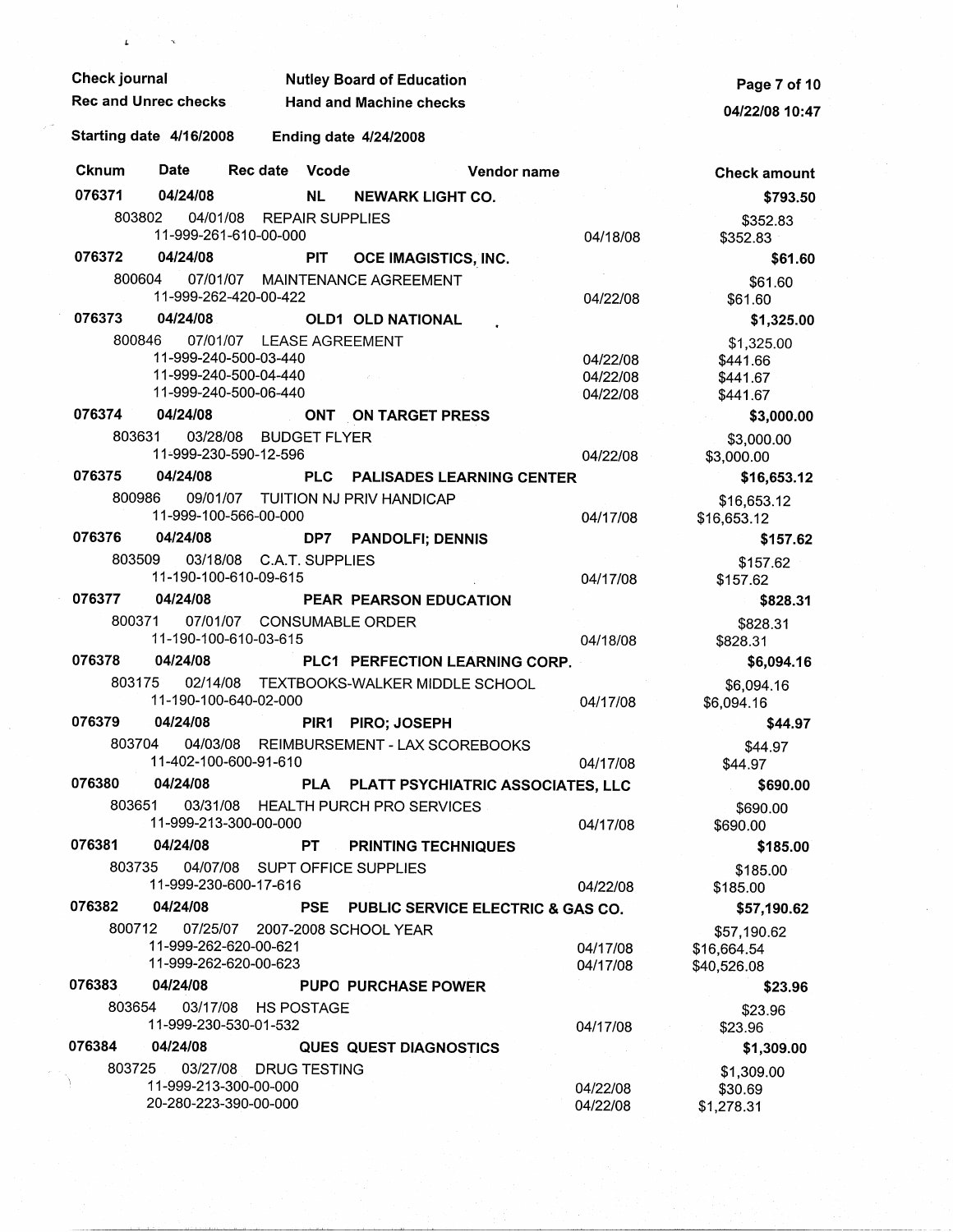| Check journal               |                                                                         |                              | <b>Nutley Board of Education</b>       |                                  | Page 8 of 10                                          |
|-----------------------------|-------------------------------------------------------------------------|------------------------------|----------------------------------------|----------------------------------|-------------------------------------------------------|
| <b>Rec and Unrec checks</b> |                                                                         |                              | <b>Hand and Machine checks</b>         |                                  | 04/22/08 10:47                                        |
| Starting date 4/16/2008     |                                                                         | <b>Ending date 4/24/2008</b> |                                        |                                  |                                                       |
| Cknum                       | Date                                                                    | Rec date Vcode               | Vendor name                            |                                  | <b>Check amount</b>                                   |
| 076385                      | 04/24/08                                                                |                              | <b>MR2 ROBINSON; MICHAEL</b>           |                                  | \$80.00                                               |
| 803669                      | 11-999-262-610-20-000                                                   |                              | 04/01/08 REIMBURSEMENT BLACK SEAL      | 04/17/08                         | \$80.00<br>\$80.00                                    |
| 076386                      | 04/24/08                                                                |                              | <b>SAG2 SAGE DAY II</b>                |                                  | \$5,133.36                                            |
| 800989                      | 11-999-100-566-00-000                                                   |                              | 09/01/07 TUITION NJ PRIV HANDICAP      | 04/17/08                         | \$5,133.36<br>\$5,133.36                              |
| 076387                      | 04/24/08                                                                |                              | <b>SCO SCHOOL OUTFITTERS</b>           |                                  | \$17.92                                               |
| 802590                      | 11-999-240-800-01-891                                                   | 01/04/08 OFFICE SUPPLIES     |                                        | 04/17/08                         | \$17.92<br>\$17.92                                    |
| 076388                      | 04/24/08                                                                |                              | SRL SENSORY RESOURCES LLC              |                                  | \$159.00                                              |
| 803483                      | 20-214-200-320-00-000                                                   |                              | 03/14/08 AUTISM INSTRUCTIONAL SUPPLIES | 04/17/08                         | \$159.00<br>\$159.00                                  |
| 076389                      | 04/24/08                                                                | SI5                          | <b>STEWART INDUSTRIES</b>              |                                  | \$137.07                                              |
| 800879                      | 11-999-262-420-00-422                                                   |                              | 07/01/07 MAINTENANCE AGREEMENT         | 04/17/08                         | \$137.07<br>\$137.07                                  |
| 076390                      | 04/24/08                                                                |                              | CHE SUCCESS ADVERTISING INC.           |                                  | \$938.50                                              |
| 803230                      | 11-999-251-592-00-000                                                   | 02/20/08 LEGAL ADVERTISING   |                                        | 04/17/08                         | \$938.50<br>\$938.50                                  |
| 076391                      | 04/24/08                                                                |                              | <b>HESY SYME; HEATHER</b>              |                                  | \$450.00                                              |
| 803692                      | 11-999-291-280-00-000                                                   |                              | 04/02/08 TUITION REIMBURSEMENT         | 04/17/08                         | \$450.00<br>\$450.00                                  |
| 076392                      | 04/24/08                                                                |                              | TER TERRANOVA GROUP, INC.              |                                  | \$10,920.00                                           |
| 800990                      | 20-250-100-566-00-000                                                   |                              | 09/01/07 TUITION NJ PRIV HANDICAP      | 04/17/08                         | \$10,920.00<br>\$10,920.00                            |
| 076393                      | 04/24/08                                                                | <b>TRB</b>                   | <b>THOMAS R. BARONE</b>                |                                  | \$485.00                                              |
| 803786                      | 11-999-270-890-00-000                                                   | 04/11/08 TOWING OF BUS 49    |                                        | 04/18/08                         | \$485.00<br>\$485.00                                  |
| 076394                      | 04/24/08                                                                | <b>PGI</b>                   | <b>THOMSON PETERSONS</b>               |                                  | \$814.56                                              |
| 800396                      | 11-999-218-600-00-616                                                   | 07/01/07 REFERENCE BOOKS     |                                        | 04/17/08                         | \$814.56<br>\$814.56                                  |
| 076395                      | 04/24/08                                                                | <b>TN</b>                    | <b>TOWNSHIP OF NUTLEY</b>              |                                  | \$11,085.84                                           |
| 800864                      | 11-999-262-620-00-622<br>11-999-270-600-00-624<br>11-999-270-600-10-624 | 08/03/07 FUEL - ALL VEHICLES |                                        | 04/17/08<br>04/17/08<br>04/17/08 | \$11,085.84<br>\$1,571.18<br>\$2,074.37<br>\$7,440.29 |
| 076396                      | 04/24/08                                                                |                              | TRE6 TREASURER, STATE OF NEW JERSEY    |                                  | \$50.00                                               |
| 803660                      | 11-999-251-330-00-336                                                   |                              | 03/31/08 HAZARDOUS WASTE FEES          | 04/17/08                         | \$50.00<br>\$50.00                                    |
| 076397                      | 04/24/08                                                                |                              | ASC UNITED RENTALS, INC.               |                                  | \$747.52                                              |
| 803745                      | 11-999-240-800-01-891                                                   | 04/08/08 SCISSOR LIFT HS     |                                        | 04/22/08                         | \$747.52<br>\$747.52                                  |
| 076398                      | 04/24/08                                                                |                              | <b>VER VERIZON WIRELESS</b>            |                                  | \$2,841.70                                            |
| 800755                      | 11-999-230-530-16-531<br>55-990-320-530-00-000                          |                              | 07/26/07 DISTRICT WIDE CELL PHONES     | 04/17/08<br>04/17/08             | \$2,841.70<br>\$2,590.14<br>\$251.56                  |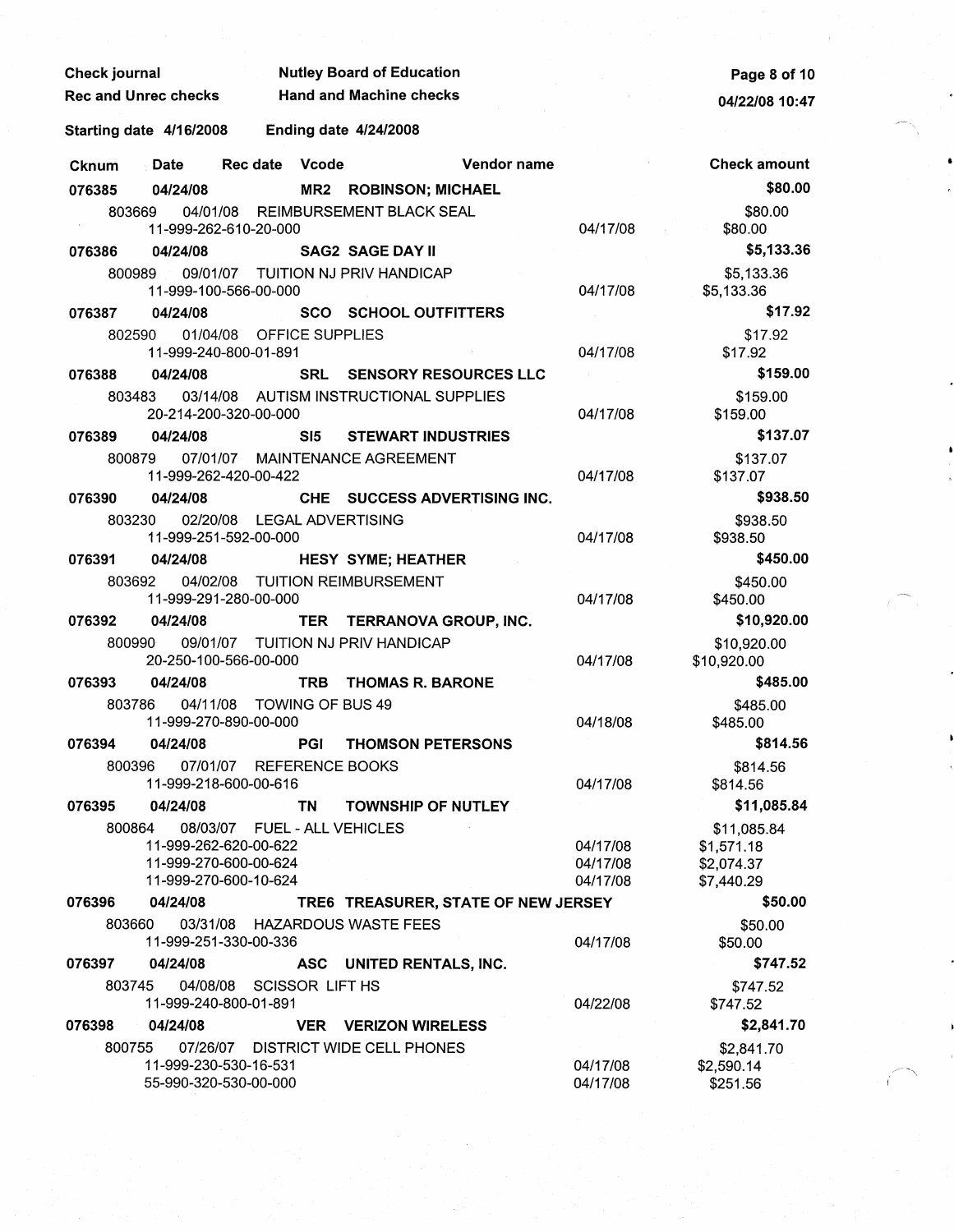| <b>Check journal</b>        |          |                                         | <b>Nutley Board of Education</b> |                                                 | Page 9 of 10 |                            |
|-----------------------------|----------|-----------------------------------------|----------------------------------|-------------------------------------------------|--------------|----------------------------|
| <b>Rec and Unrec checks</b> |          |                                         |                                  | <b>Hand and Machine checks</b>                  |              | 04/22/08 10:47             |
| Starting date 4/16/2008     |          |                                         |                                  | <b>Ending date 4/24/2008</b>                    |              |                            |
| <b>Cknum</b>                | Date     | <b>Rec date</b>                         | <b>Vcode</b>                     | Vendor name                                     |              | <b>Check amount</b>        |
| 076399                      | 04/24/08 |                                         | VB.                              | <b>VIOLA BROTHERS INC</b>                       |              | \$9.79                     |
| 803298                      | 02/01/08 | 11-999-261-610-00-000                   | <b>REPAIR SUPPLIES</b>           |                                                 | 04/17/08     | \$9.79<br>\$9.79           |
| 076400                      | 04/24/08 |                                         | <b>WPH</b>                       | <b>WALLINGTON PLUMBING &amp; HEATING SUPPLY</b> |              | \$104.26                   |
| 803526                      | 03/19/08 | 11-999-261-610-01-000                   |                                  | <b>REPAIR SUPPLIES HS</b>                       | 04/17/08     | \$104.26<br>\$104.26       |
| 076401                      | 04/24/08 |                                         | <b>WPT</b>                       | <b>WEST POINT TOURS</b>                         |              | \$360.00                   |
| 803697                      | 04/02/08 | 11-190-100-800-05-891                   | <b>GR.5 FIELD TRIP</b>           |                                                 | 04/17/08     | \$360.00<br>\$360.00       |
| 076402                      | 04/24/08 |                                         | WS8                              | <b>WINDSOR LEARNING CENTER</b>                  |              | \$15,559.11                |
| 801476                      | 09/01/07 | <b>TUITION</b><br>11-999-100-566-00-000 |                                  |                                                 | 04/18/08     | \$15,559.11<br>\$15,559.11 |

 $\mathcal{N}(\mathcal{A})$  .

 $\mathbf{L}$  .